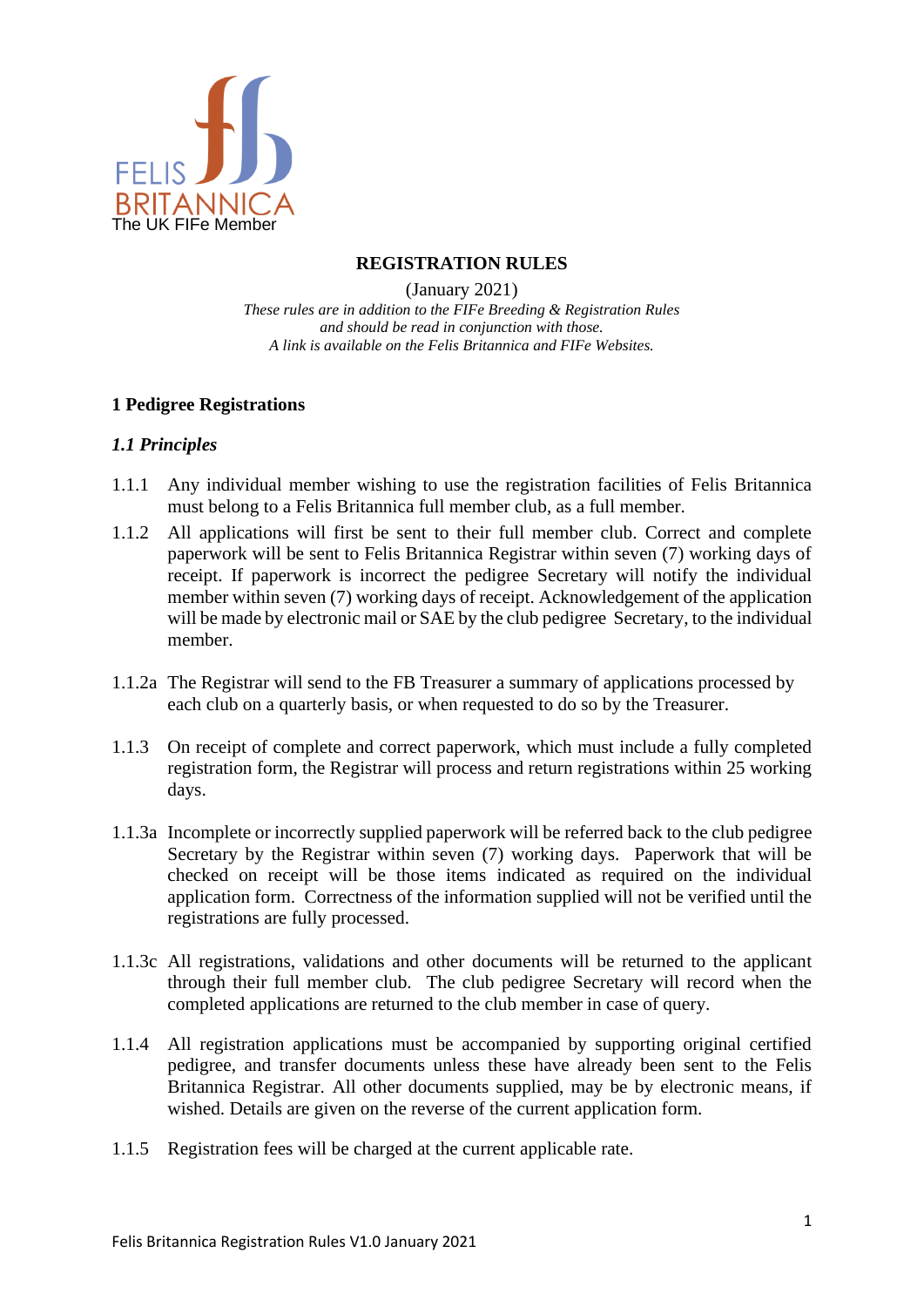- 1.1.6 If it is not known what supporting documents will be required, advice should be sought from the club pedigree Secretary.
- 1.1.7 Original documents will be returned to the applicant.
- 1.1.8 Original documents may be sent by Recorded Delivery or Special Delivery in which case they will be returned by the same method. The additional postage costs per package must be added to the fees. Documents sent by these methods may be subject to delays, as immediate collection cannot be guaranteed.

# **2 Registration Procedures**

# *2.1 Transfers*

2.1.1 Cats or kittens which are already registered with another FIFe member or with a recognised non-FIFe registry may be transferred into the Felis Britannica registry.

# *2.2 Kitten Registrations*

- 2.2.1 All kittens bred by a member must first be registered in Felis Britannica (FIFe) and a Felis Britannica pedigree issued.
- 2.2.2 If the breeder has a cattery name registered with FIFe, each kitten name will include the breeder's cattery name as a prefix or suffix, as registered in the FIFe Book of Cattery Names.
- 2.2.3 If the breeder does not have a cattery name registered with FIFe, each kitten will be given a Felis Britannica administrative prefix. If the breeder does not hold a cattery name, a maximum of two litters may be registered using an administrative prefix as determined by Felis Britannica. The breeder must apply for a FIFe cattery name before breeding a third and subsequent litter.
- 2.2.4 The name of a kitten must differ enough from that of any other cat or kitten with the same prefix so as to not be easily confused.
- 2.2.5 A pedigree will be issued for each kitten registered.
- 2.2.6 To register kittens with Felis Britannica, the queen must be registered in the Felis Britannica Registry. The stud must have a certificate of entirety lodged with Felis Britannica.
- 2.2.7 A queen who is not resident with its Felis Britannica registered owner will be regarded as still owned by its Felis Britannica registered owner who will remain responsible for all breeding decisions concerning that queen, and for the welfare of that queen.
- 2.2.8 Sires of kittens to be registered with Felis Britannica need not be registered with Felis Britannica, but if they are not so registered then the following are required:
	- a) An original certified pedigree issued by a recognised registry showing at least three generations of ancestors, or as specified in the relevant breed policy.
	- b) A valid certificate of entirety. This is a veterinary certificate confirming that the testicles are normal and are both descended into the scrotal sac. The certificate should clearly show the registered name of the cat and its microchip number where possible.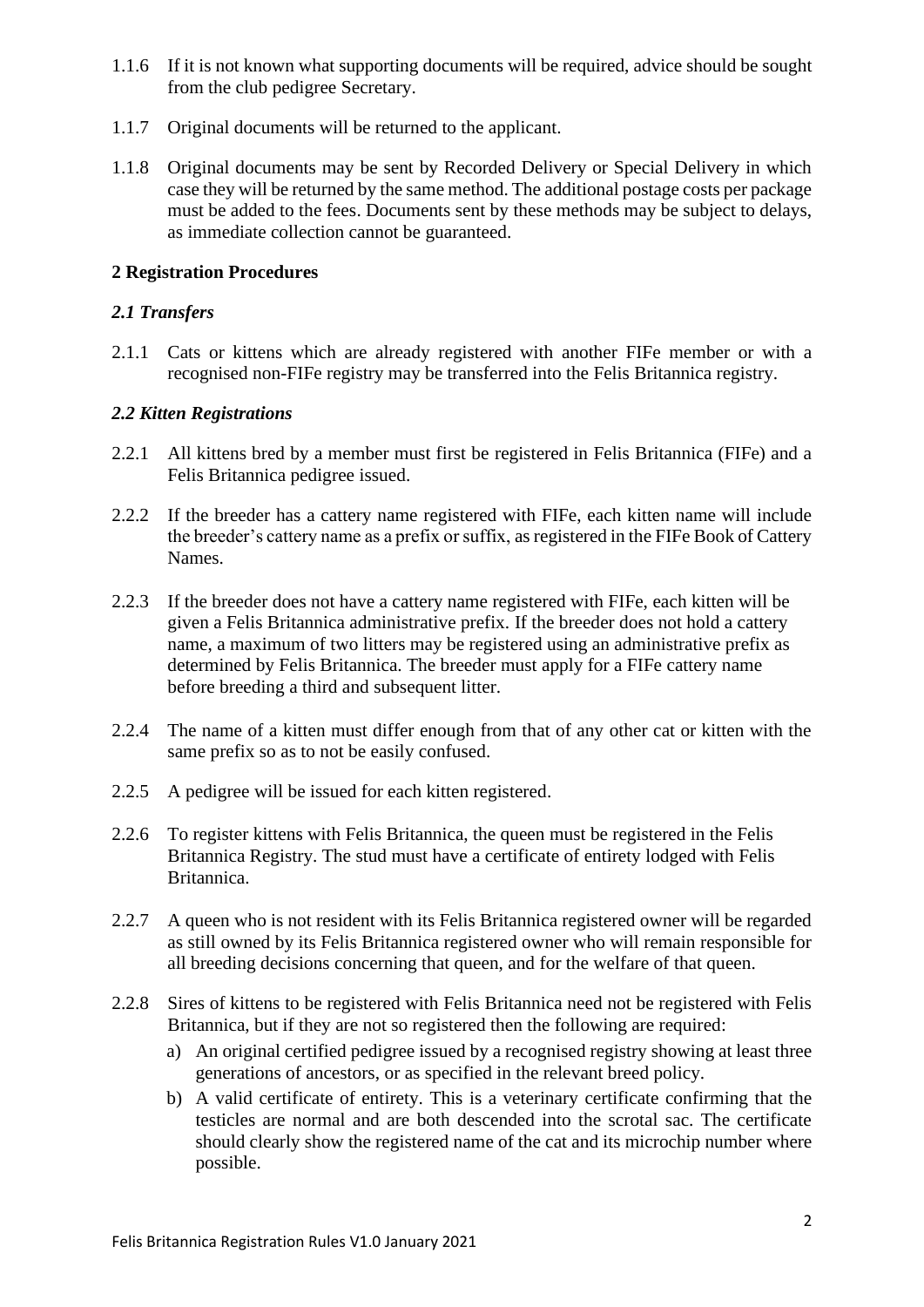- c) If the stud is not owned by the Felis Britannica registered owner of the queen, then a mating certificate signed by the registered owner of the stud is required.
- d) If the stud is not resident with its registered owner, both the registered owner and the current keeper of the stud must sign the mating certificate.
- e) proof of the ownership of the stud
- 2.2.9 When a stud cat is placed on loan with another breeder who is a member of a Felis Britannica club, the registered owner may give authority to the borrower to supervise matings and sign mating certificates on behalf of the registered owner while the stud is on loan. Two copies of this authorisation signed by the owner and the borrower must be sent in advance to the owner's registering club (one of which will be forwarded to the Felis Britannica registrar) to be placed on record. A copy must also be available for inspection by the owner of any queen taken to the stud. When a stud is placed on loan, it is strongly recommended that a written loan agreement is signed by both parties. Felis Britannica cannot arbitrate in the event of a dispute.
- 2.2.10 All offspring of FB registered queens must be registered with FB by the age of 8 months.

# *2.3 Restrictions*

- 2.3.1 At the time of first registration by the breeder, a cat or kitten may be declared as "not for breeding". No progeny of this cat may then be registered.
- 2.3.2 Cats or kittens transferred from another registry will retain any "not for breeding" limitations imposed by the other registry.
- 2.3.3 The Felis Britannica Breeding, Health & Welfare Commission may apply breeding restrictions to a cat or kitten under exceptional circumstances. No progeny of this cat may then be registered.
- 2.3.4 Only the breeder may request the lifting of any breeding restriction.
- 2.3.5 The words 'Restricted No progeny to be registered' will be used on FB pedigrees to indicate a cat is registered as not for breeding.

### *2.4 Domestic Cat Registrations*

- 2.4.1 Domestic Cats may be registered but without any ancestors.
- 2.4.2 All cats over ten (10) months or age registered as Domestic Cats must be neutered unless being used as part of an authorised Experimental Breeding Programme.
- 2.4.3 Kittens from cats registered as Domestic Cats will not be registered unless this is in accordance with an authorised Experimental Breeding Programme.

### *2.5 Experimental Breeding Programmes*

- 2.5.1 All applications for authorisation of an Experimental Breeding Programme must be made in writing to the Breeding, Health & Welfare Commission. Applications must contain the following:
	- a) Objectives of the programme.